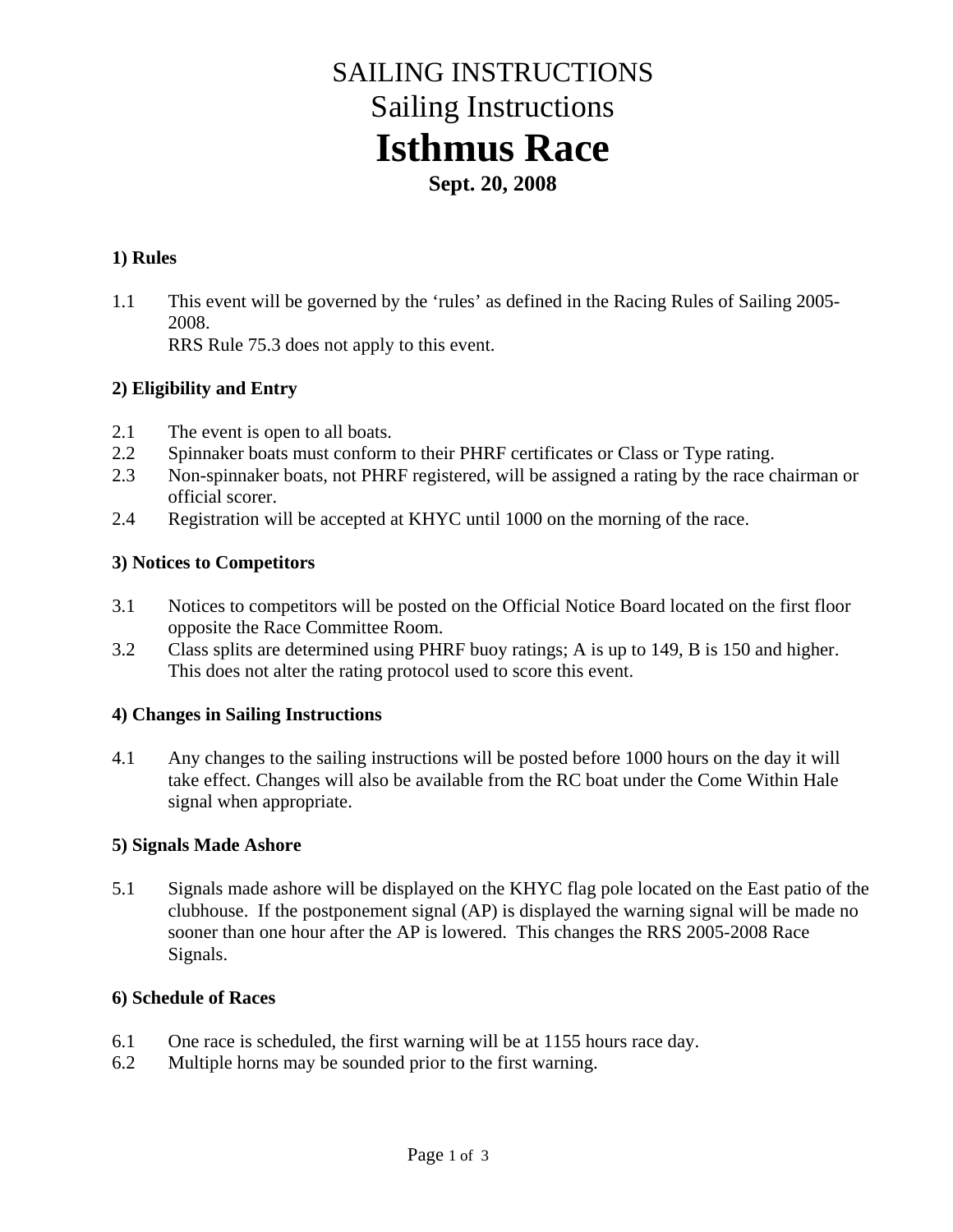## SAILING INSTRUCTIONS Isthmus Race

#### **SAILING INSTRUCTIONS - ISTHMUS RACE - page 2**

#### **7) Signals on the Race Committee Boat**

- 7.1 Starting signals will conform to rule 26 of the 2005-2008 Racing Rules of Sailing (RRS).
- 7.2 Non-spinnaker, non-gennaker boats start in class per the spinnaker boat Class A/B split.
- 7.3 Classes will start in the following order:

| Class | Flag |
|-------|------|
| A     | Ð    |
| B     | E    |

#### **8) The Race Course, Marks and Engine Usage**

- 8.1 The race will start in the vicinity of "S" mark. Take "F" mark to port, P. V. Buoy to port and Ship Rock to port. **(NO ENGINES BEFORE "F" MARK)**
- 8.2 All boats may use engine power up to a maximum time of 60 minutes. Engine running time shall be reported after the finish and will be added to the boat's elapsed time on a 2 for 1 basis, i.e., 30 minutes engine time adds 1 hour elapsed time. Engines may be utilized but not **UNTIL AFTER ROUNDING "F" MARK. Boats must turn off their engines at least 5 minutes prior to the first warning i. e: boats must start under sail.**

#### **9) The Start**

- 9.1 Race will be started using Rule 26 with individual classes starting using a five-minute sequence. The committee will attempt *but is not obligated* to keep all start & restart times at five-minute clock intervals.
- 9.2 The starting line will be in the vicinity of "S" mark between a staff displaying an orange flag on the Race Committee boat and a staff with an orange flag floating to port from the Race Committee boat.
- 9.3 Boats whose Preparatory Signal has not been made shall keep clear of the starting area and all boats whose Preparatory Signal has been made.

#### **10) Safety (Category and Crew)**

- 10.1 The race is a PHRF Category 3 event.
- 10.2 All boats must check in with the Race Committee on the water prior to the first warning signal.
- 10.3 A boat retiring **must** notify the Scoring Committee at (c) (310) 488-7129 as soon as possible after retiring, no later than 1830 on Race Day.